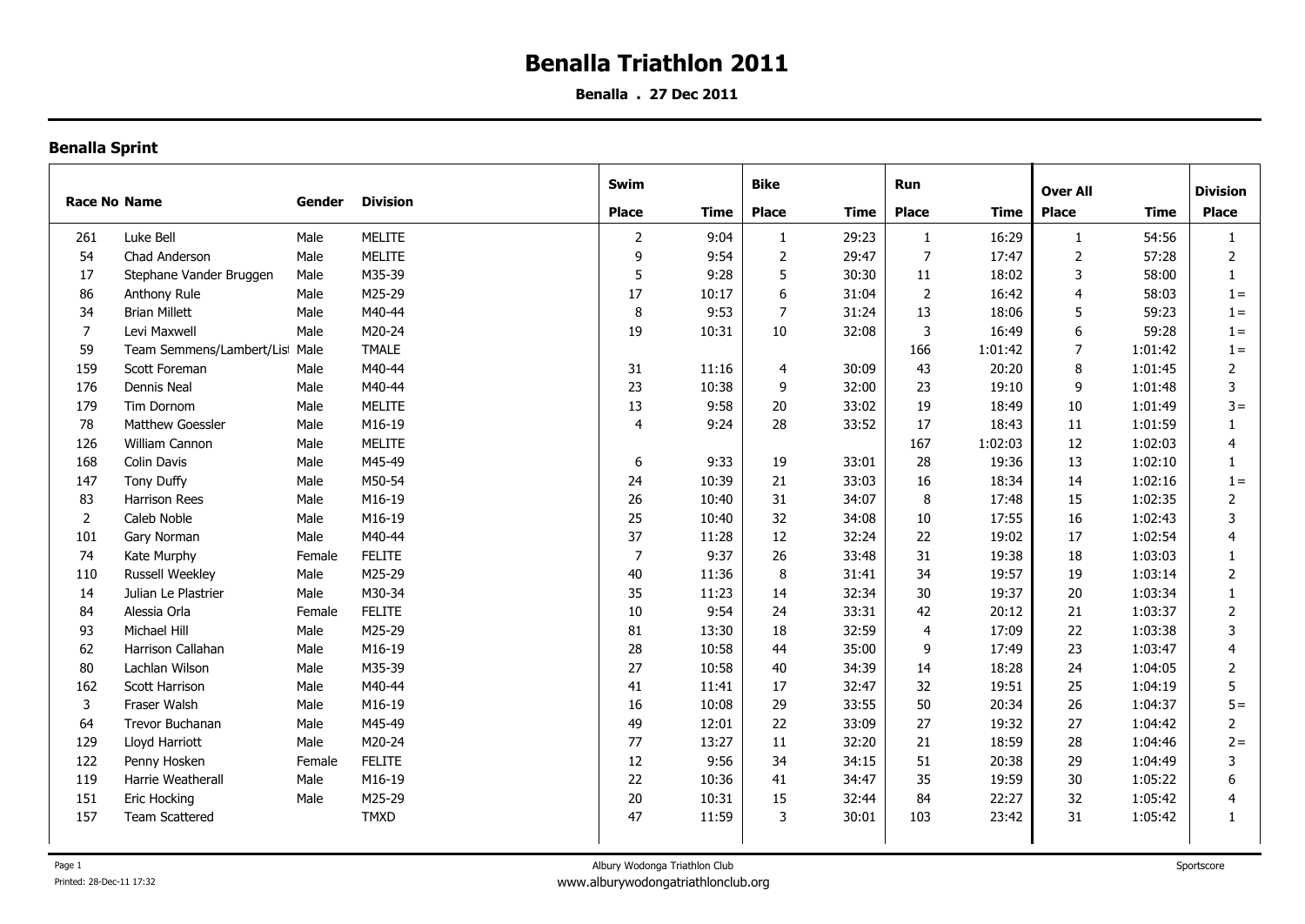**Benalla . 27 Dec 2011**

| <b>Race No Name</b> |                        |        | <b>Division</b> | Swim                 |       | <b>Bike</b>                 |       | Run                         |         | <b>Over All</b> |         | <b>Division</b> |
|---------------------|------------------------|--------|-----------------|----------------------|-------|-----------------------------|-------|-----------------------------|---------|-----------------|---------|-----------------|
|                     |                        | Gender |                 | <b>Place</b><br>Time |       | <b>Place</b><br><b>Time</b> |       | <b>Place</b><br><b>Time</b> |         | Place<br>Time   |         | <b>Place</b>    |
|                     |                        |        |                 |                      |       |                             |       |                             |         |                 |         |                 |
| 153                 | Kirsten Norden         | Female | <b>FELITE</b>   | 14                   | 9:59  | 49                          | 35:44 | 49                          | 20:33   | 33              | 1:06:16 | $\overline{4}$  |
| 146                 | Chris Pye              | Male   | M25-29          | 75                   | 13:21 | 13                          | 32:28 | 48                          | 20:30   | 34              | 1:06:19 | 5               |
| 4                   | Luke Baker             | Male   | M16-19          | 45                   | 11:56 | 35                          | 34:16 | 39                          | 20:08   | 35              | 1:06:20 | $\overline{7}$  |
| 128                 | Fabrizio Andreoni      | Male   | M45-49          | 43                   | 11:45 | 36                          | 34:31 | 41                          | 20:12   | 36              | 1:06:28 | 3               |
| 27                  | <b>Stuart White</b>    | Male   | M35-39          | 33                   | 11:19 | 42                          | 34:47 | 45                          | 20:26   | 37              | 1:06:32 | $3 =$           |
| 16                  | Jarrod Mackin          | Male   | M30-34          | 11                   | 9:56  | 23                          | 33:15 | 100                         | 23:31   | 38              | 1:06:42 | $\overline{2}$  |
| 41                  | Kevin Walsh            | Male   | M45-49          |                      |       |                             |       | 168                         | 1:06:42 | $38 =$          | 1:06:42 | 4               |
| 13                  | George Wilson          | Male   | M30-34          |                      |       |                             |       | 169                         | 1:06:52 | 40              | 1:06:52 | 3               |
| 134                 | <b>Stuart Mayers</b>   | Male   | M35-39          | 36                   | 11:23 | 37                          | 34:33 | 55                          | 21:00   | 41              | 1:06:56 | $\overline{4}$  |
| 109                 | Rick Jackel            | Male   | M50-54          | 51                   | 12:08 | 38                          | 34:33 | 44                          | 20:25   | 42              | 1:07:06 | 2               |
| 95                  | <b>Brock Norwood</b>   | Male   | M16-19          | 15                   | 10:05 | 47                          | 35:28 | 76                          | 22:04   | 43              | 1:07:37 | 8               |
| 32                  | Jim Avard              | Male   | M40-44          | 56                   | 12:22 | 43                          | 34:54 | 47                          | 20:30   | 44              | 1:07:46 | 6               |
| 175                 | Christopher Thomas     | Male   | M40-44          | 38                   | 11:33 | 39                          | 34:34 | 80                          | 22:14   | 45              | 1:08:21 | $\overline{7}$  |
| 174                 | Tom Avram              | Male   | M45-49          | 67                   | 12:59 | 58                          | 36:16 | 26                          | 19:30   | 47              | 1:08:45 | 5               |
| 99                  | Peter Hudec            | Male   | M40-44          | 134                  | 15:26 | 27                          | 33:51 | 25                          | 19:28   | 46              | 1:08:45 | 8               |
| .5                  | Leonie Huber           | Female | F20-24          | 91                   | 13:53 | 30                          | 33:59 | 53                          | 20:55   | 48              | 1:08:47 | $\mathbf{1}$    |
| 8                   | Danny Muldeary         | Male   | M20-24          | 46                   | 11:57 | 25                          | 33:41 | 93                          | 23:11   | 49              | 1:08:49 | 3               |
| 117                 | Risdon Weatherall      | Male   | M16-19          | 44                   | 11:51 | 48                          | 35:37 | 64                          | 21:29   | 50              | 1:08:57 | 9               |
| 145                 | Dale Mountjoy          | Male   | M50-54          | 34                   | 11:20 | 51                          | 35:49 | 74                          | 21:57   | 51              | 1:09:06 | 3               |
| 156                 | Team Larkin and Co     |        | <b>TMALE</b>    | 126                  | 14:59 | 63                          | 36:36 | 6                           | 17:32   | 52              | 1:09:07 | $\overline{2}$  |
| 177                 | Darren Pocock          | Male   | M40-44          | 92                   | 13:53 | 46                          | 35:21 | 40                          | 20:10   | 53              | 1:09:24 | 9               |
| 133                 | Jarrod Mullavey        | Male   | M25-29          | 109                  | 14:20 | 82                          | 37:37 | 5                           | 17:31   | 54              | 1:09:28 | 6               |
| 65                  | Team Groovy Organics   |        | <b>TMXD</b>     | 21                   | 10:31 | 45                          | 35:04 | 108                         | 24:00   | 55              | 1:09:35 | $\overline{2}$  |
| 52                  | Team North East Physio | Male   | <b>TCORP</b>    | 124                  | 14:54 | 72                          | 37:03 | 15                          | 18:34   | 56              | 1:10:31 | $\mathbf{1}$    |
| 104                 | Greg Baxter            | Male   | M20-24          | 55                   | 12:21 | 111                         | 40:06 | 12                          | 18:04   | 57              | 1:10:31 | 4               |
| 76                  | Danny Trewin           | Male   | M30-34          | 60                   | 12:38 | 60                          | 36:26 | 66                          | 21:32   | 58              | 1:10:36 | $4 =$           |
| 1                   | Kirsty Deacon          | Female | F16-19          | 18                   | 10:29 | 94                          | 38:22 | 72                          | 21:51   | 59              | 1:10:42 | 1               |
| 112                 | Andrew Talbot          | Male   | M20-24          | 123                  | 14:53 | 70                          | 37:01 | 18                          | 18:48   | 60              | 1:10:42 | 5               |
| 61                  | Dean Copeland          | Male   | M55-59          | 61                   | 12:39 | 86                          | 38:02 | 38                          | 20:05   | 61              | 1:10:46 | 1               |
| 98                  | Andrew McCracken       | Male   | M45-49          | 54                   | 12:13 | 66                          | 36:48 | 71                          | 21:49   | 62              | 1:10:50 | 6               |
| 75                  | <b>Terry Walmsley</b>  | Male   | M50-54          | 95                   | 13:56 | 81                          | 37:37 | 24                          | 19:20   | 63              | 1:10:53 | 4               |
| q                   | Zoe Clark              | Female | F25-29          | 69                   | 13:02 | 69                          | 36:52 | 57                          | 21:01   | 64              | 1:10:55 | $\mathbf{1}$    |
|                     |                        |        |                 |                      |       |                             |       |                             |         |                 |         |                 |
|                     |                        |        |                 |                      |       |                             |       |                             |         |                 |         |                 |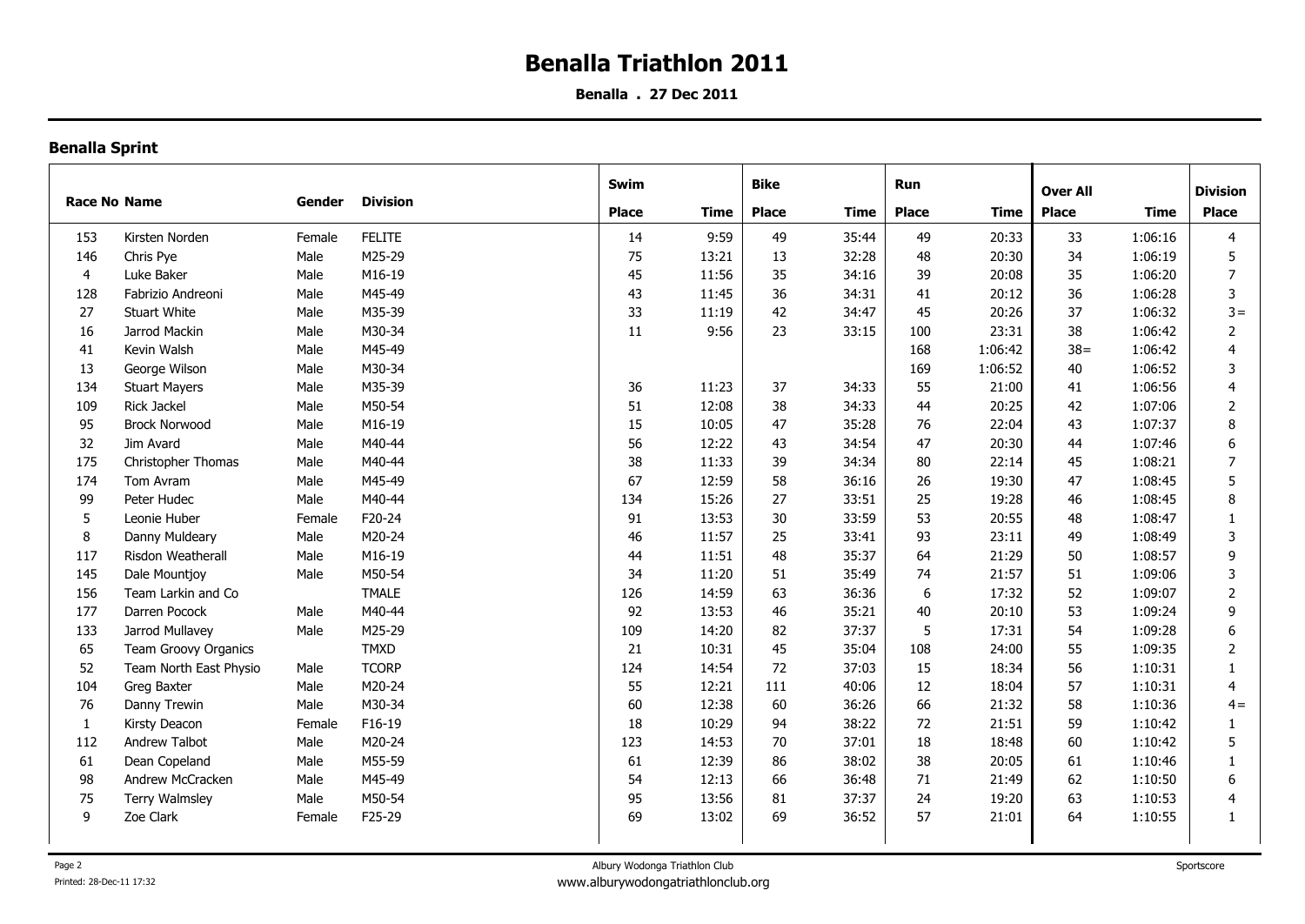**Benalla . 27 Dec 2011**

|                     |                         |        |                 | <b>Swim</b>  |       | Bike         |       | Run          |             |                 |         |                 |
|---------------------|-------------------------|--------|-----------------|--------------|-------|--------------|-------|--------------|-------------|-----------------|---------|-----------------|
| <b>Race No Name</b> |                         | Gender | <b>Division</b> |              |       |              |       |              |             | <b>Over All</b> |         | <b>Division</b> |
|                     |                         |        |                 | <b>Place</b> | Time  | <b>Place</b> | Time  | <b>Place</b> | <b>Time</b> | <b>Place</b>    | Time    | <b>Place</b>    |
| 97                  | Warren Lewry            | Male   | M40-44          | 70           | 13:05 | 78           | 37:24 | 46           | 20:27       | 65              | 1:10:56 | $10\,$          |
| 130                 | Rodney Bell             | Male   | M25-29          | 116          | 14:34 | 33           | 34:10 | 83           | 22:27       | 66              | 1:11:11 | $\overline{7}$  |
| 47                  | Gavin Fiedler           | Male   | M55-59          | 58           | 12:32 | 84           | 37:50 | 59           | 21:03       | 67              | 1:11:25 | $\overline{2}$  |
| 164                 | Brendon Jarrett         | Male   | M45-49          | 103          | 14:10 | 50           | 35:47 | 65           | 21:30       | 68              | 1:11:27 | $\overline{7}$  |
| 158                 | <b>William Bardsley</b> | Male   | M55-59          | 101          | 14:05 | 54           | 36:01 | 63           | 21:26       | 69              | 1:11:32 | 3               |
| 90                  | Steve Balllingall       | Male   | M40-44          | 114          | 14:32 | 55           | 36:07 | 54           | 20:59       | 70              | 1:11:38 | 11              |
| 77                  | Adrian Kuhne            | Male   | M55-59          | 117          | 14:35 | 80           | 37:31 | 29           | 19:37       | 71              | 1:11:43 | $\overline{4}$  |
| 163                 | Darren Kelly            | Male   | M40-44          | 30           | 11:02 | 52           | 35:54 | 122          | 25:03       | 72              | 1:11:59 | 12              |
| 166                 | Mark Lannbourn          | Male   | M40-44          | 90           | 13:51 | 76           | 37:15 | 56           | 21:01       | 73              | 1:12:07 | 13              |
| 10                  | <b>Christie Peters</b>  | Female | F30-34          | 80           | 13:29 | 74           | 37:09 | 68           | 21:34       | 74              | 1:12:12 | $\mathbf{1}$    |
| 100                 | Gary Pertot             | Male   | M35-39          | 84           | 13:34 | 71           | 37:01 | 70           | 21:38       | 75              | 1:12:13 | 5               |
| 56                  | David Leversha          | Male   | M55-59          | 94           | 13:55 | 56           | 36:07 | 82           | 22:26       | 76              | 1:12:28 | $5 =$           |
| 140                 | Leigh Symons            | Male   | M30-34          | 64           | 12:48 | 125          | 41:06 | 20           | 18:53       | 77              | 1:12:47 | $5 =$           |
| 178                 | Angela Sandral          | Female | F25-29          | 29           | 11:01 | 68           | 36:50 | 125          | 25:07       | 78              | 1:12:58 | $\overline{2}$  |
| 45                  | Andrew Saxby            | Male   | M50-54          | 50           | 12:04 | 93           | 38:16 | 90           | 23:01       | 79              | 1:13:21 | 5               |
| 91                  | Iain McLeod             | Male   | M50-54          | 48           | 11:59 | 67           | 36:49 | 112          | 24:37       | 80              | 1:13:25 | 6               |
| 121                 | Andrew Hosken           | Male   | M25-29          | 39           | 11:33 | 92           | 38:15 | 102          | 23:41       | 81              | 1:13:29 | 8               |
| 120                 | Ian Webb                | Male   | M35-39          | 106          | 14:13 | 73           | 37:06 | 79           | 22:13       | 82              | 1:13:32 | 6               |
| 21                  | Shane Kervin            | Male   | M35-39          | 53           | 12:12 | 101          | 38:53 | 85           | 22:32       | 83              | 1:13:37 | $\overline{7}$  |
| 135                 | David Jennings          | Male   | M45-49          | 72           | 13:14 | 83           | 37:40 | 91           | 23:02       | 84              | 1:13:56 | 8               |
| 262                 | Rebecca Barnard         | Female | F30-34          | 65           | 12:55 | 96           | 38:29 | 86           | 22:34       | 85              | 1:13:58 | 2               |
| 170                 | Jon Grifffin            | Male   | M50-54          | 102          | 14:09 | 64           | 36:38 | 96           | 23:16       | 86              | 1:14:03 | $\overline{7}$  |
| 48                  | Peter Macartney         | Male   | M55-59          | 73           | 13:15 | 62           | 36:34 | 113          | 24:37       | 87              | 1:14:26 | 6               |
| 138                 | Andrew Johnston         | Male   | M40-44          | 59           | 12:35 | 87           | 38:03 | 105          | 23:55       | 88              | 1:14:33 | 14              |
| 171                 | <b>Hayley Collins</b>   | Female | F30-34          | 82           | 13:31 | 90           | 38:10 | 92           | 23:07       | 89              | 1:14:48 | 3               |
| 15                  | Danny Young             | Male   | M30-34          | 144          | 16:19 | 65           | 36:43 | 73           | 21:51       | 90              | 1:14:53 | 6               |
| 155                 | John Allen              | Male   | $M65+$          | 89           | 13:42 | 97           | 38:30 | 87           | 22:43       | 91              | 1:14:55 |                 |
| 107                 | Jason Kilner            | Male   | M35-39          | 143          | 16:17 | 77           | 37:17 | 61           | 21:24       | 92              | 1:14:58 | 8               |
| 150                 | Ian Frost               | Male   | M50-54          | 104          | 14:11 | 99           | 38:32 | 81           | 22:17       | 93              | 1:15:00 | $8 =$           |
| 131                 | Alistair Hick           | Male   | M40-44          | 111          | 14:24 | 100          | 38:40 | 77           | 22:09       | 94              | 1:15:13 | 15              |
| 152                 | Michael Bowler          | Male   | M40-44          | 71           | 13:12 | 127          | 41:15 | 58           | 21:03       | 95              | 1:15:30 | 16              |
| 63                  | Peter Mintern           | Male   | <b>MELITE</b>   | 121          | 14:52 | 85           | 38:00 | 88           | 22:45       | 96              | 1:15:37 | 5               |
|                     |                         |        |                 |              |       |              |       |              |             |                 |         |                 |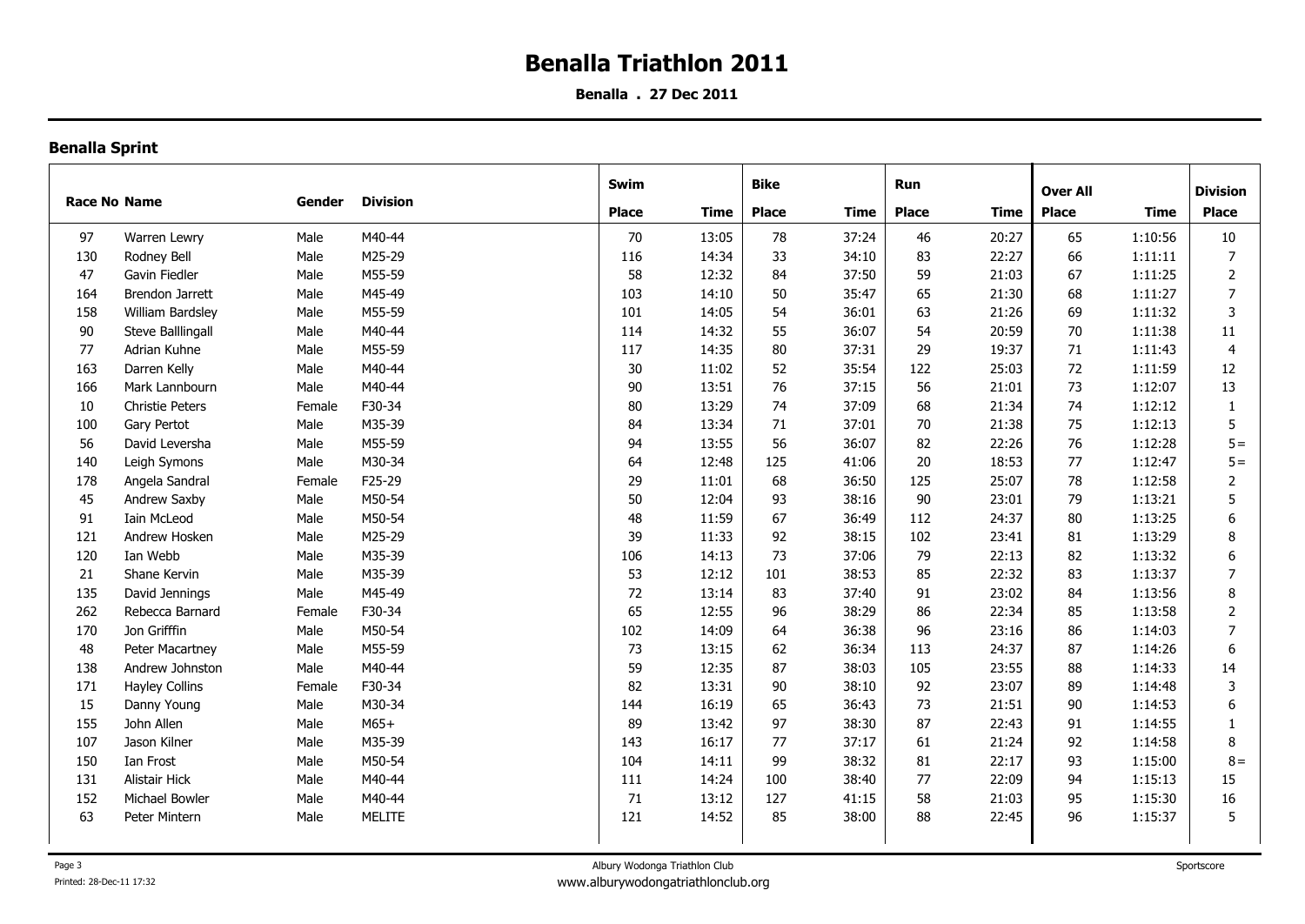**Benalla . 27 Dec 2011**

|                     |                        |        |                 | Swim         |       | <b>Bike</b>  |       | Run          |         |                 |             |                 |
|---------------------|------------------------|--------|-----------------|--------------|-------|--------------|-------|--------------|---------|-----------------|-------------|-----------------|
| <b>Race No Name</b> |                        | Gender | <b>Division</b> |              |       |              |       |              |         | <b>Over All</b> |             | <b>Division</b> |
|                     |                        |        |                 | <b>Place</b> | Time  | <b>Place</b> | Time  | <b>Place</b> | Time    | <b>Place</b>    | <b>Time</b> | <b>Place</b>    |
| 102                 | Haydn O'Neale          | Male   | M40-44          | 139          | 15:41 | 98           | 38:30 | 67           | 21:34   | 97              | 1:15:45     | 17              |
| 148                 | John O'Sullivan        | Male   | M35-39          | 130          | 15:18 | 75           | 37:11 | 97           | 23:17   | 98              | 1:15:46     | 9               |
| 44                  | <b>Brendan Hill</b>    | Male   | M50-54          | 148          | 16:26 | 107          | 39:29 | 36           | 19:59   | 99              | 1:15:54     | $9 =$           |
| 113                 | Jaron Wilkie           | Male   | M20-24          | 52           | 12:11 | 141          | 42:47 | 60           | 21:16   | 100             | 1:16:14     | 6               |
| 124                 | <b>Troy Megson</b>     | Male   | M40-44          | 98           | 14:00 | 130          | 41:41 | 52           | 20:49   | 101             | 1:16:30     | 18              |
| 141                 | Anthony Glenning       | Male   | M45-49          | 42           | 11:43 | 79           | 37:27 | 145          | 27:21   | 102             | 1:16:31     | 9               |
| 116                 | Jackson Heil           | Male   | M20-24          | 32           | 11:19 | 59           | 36:21 | 149          | 28:53   | 103             | 1:16:33     | $\overline{7}$  |
| 108                 | Kevin Muller           | Male   | M40-44          | 138          | 15:35 | 124          | 40:59 | 37           | 20:00   | 104             | 1:16:34     | 19              |
| 143                 | Michael Frizzell       | Male   | M55-59          | 86           | 13:38 | 108          | 39:44 | 98           | 23:20   | 105             | 1:16:42     | $\overline{7}$  |
| 46                  | Stephen Kelly          | Male   | M50-54          | 63           | 12:45 | 118          | 40:35 | 104          | 23:42   | 106             | 1:17:02     | 10              |
| 167                 | Steve Ayton            | Male   | M35-39          | 128          | 15:09 | 61           | 36:29 | 130          | 25:41   | 107             | 1:17:19     | $10 =$          |
| 111                 | David Pasztaleniec     | Male   | M35-39          | 107          | 14:14 | 115          | 40:23 | 89           | 22:45   | 108             | 1:17:22     | 11              |
| 115                 | Samantha Moore         | Female | F30-34          | 96           | 13:59 | 113          | 40:14 | 94           | 23:11   | 109             | 1:17:24     | 4               |
| 29                  | <b>Bronwyn Morris</b>  | Female | F40-44          | 115          | 14:34 | 89           | 38:09 | 119          | 24:48   | 110             | 1:17:31     | $\mathbf{1}$    |
| 12                  | <b>Grant Hicks</b>     | Male   | M30-34          | 136          | 15:33 | 120          | 40:40 | 62           | 21:25   | 111             | 1:17:38     | $\overline{7}$  |
| 144                 | Zac Anderson           | Male   | M25-29          | 112          | 14:26 | 88           | 38:07 | 124          | 25:06   | 112             | 1:17:39     | 9               |
| 106                 | Sarah Kilner           | Female | F25-29          | 79           | 13:28 | 112          | 40:12 | 110          | 24:28   | 113             | 1:18:08     | 3               |
| 57                  | Elizabeth Hilton       | Female | F35-39          | 142          | 16:16 | 95           | 38:26 | 99           | 23:27   | 114             | 1:18:09     | $\mathbf{1}$    |
| 89                  | Gerard TEAM Brownstein | Female | <b>TMXD</b>     | 88           | 13:42 | 116          | 40:24 | 111          | 24:30   | 115             | 1:18:36     | 3               |
| 85                  | <b>Troy Dwyer</b>      | Male   | M30-34          | 131          | 15:19 | 102          | 38:55 | 121          | 24:57   | 116             | 1:19:11     | 8               |
| 50                  | John Bailey            | Male   | M60-64          | 146          | 16:23 | 104          | 39:16 | 101          | 23:32   | 117             | 1:19:11     | 1               |
| 36                  | Michael Keenes         | Male   | M40-44          | 147          | 16:25 | 91           | 38:13 | 114          | 24:40   | 118             | 1:19:18     | 20              |
| 149                 | Peter Green            | Male   | M40-44          | 100          | 14:03 | 129          | 41:34 | 107          | 23:56   | 119             | 1:19:33     | 21              |
| 25                  | Chris Eddy             | Male   | M35-39          | 158          | 17:34 | 109          | 40:04 | 75           | 22:03   | 120             | 1:19:41     | 12              |
| 82                  | Grace Rees             | Female | F16-19          | 62           | 12:40 | 123          | 40:59 | 132          | 26:05   | 121             | 1:19:44     | $\mathbf 2$     |
| 23                  | Steven Jones           | Male   | M35-39          |              |       |              |       | 170          | 1:19:45 | 122             | 1:19:45     | 13              |
| 165                 | Andrew Smith           | Male   | M50-54          | 99           | 14:02 | 117          | 40:30 | 126          | 25:14   | 123             | 1:19:46     | 11              |
| 142                 | Georgia Kate Vipond    | Female | F25-29          | 87           | 13:39 | 121          | 40:47 | 128          | 25:21   | 124             | 1:19:47     | $\overline{4}$  |
| 173                 | Davina Calhaem         | Female | F40-44          | 93           | 13:54 | 148          | 43:56 | 78           | 22:09   | 125             | 1:19:59     | $\overline{2}$  |
| 26                  | Scott Hammond          | Male   | M35-39          | 141          | 16:06 | 106          | 39:20 | 123          | 25:05   | 126             | 1:20:31     | 14              |
| 28                  | Shane Bowman           | Male   | M35-39          | 108          | 14:19 | 114          | 40:22 | 131          | 25:54   | 127             | 1:20:35     | 15              |
| 43                  | Kevin Mahady           | Male   | M50-54          |              |       |              |       | 171          | 1:20:42 | 128             | 1:20:42     | 12              |
|                     |                        |        |                 |              |       |              |       |              |         |                 |             |                 |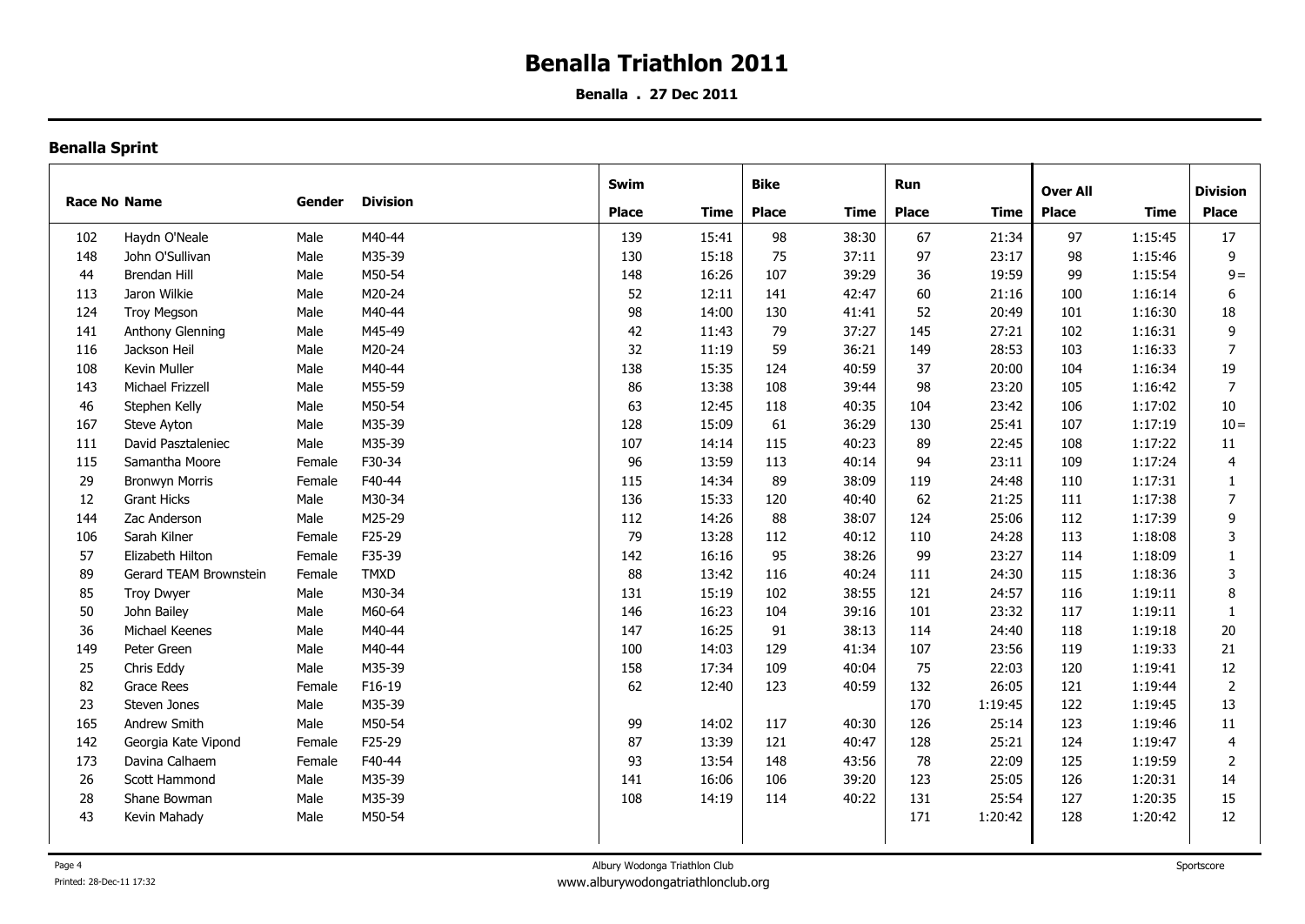**Benalla . 27 Dec 2011**

|                     |     |                              |                 | Swim         |              | <b>Bike</b> |              | Run   |              |                 |              |                 |                |
|---------------------|-----|------------------------------|-----------------|--------------|--------------|-------------|--------------|-------|--------------|-----------------|--------------|-----------------|----------------|
| <b>Race No Name</b> |     | Gender                       | <b>Division</b> |              |              |             |              |       |              | <b>Over All</b> |              | <b>Division</b> |                |
|                     |     |                              |                 |              | <b>Place</b> | Time        | <b>Place</b> | Time  | <b>Place</b> | <b>Time</b>     | <b>Place</b> | Time            | <b>Place</b>   |
|                     | 88  | Gregory Barrett              | Male            | M40-44       | 151          | 16:43       | 110          | 40:06 | 106          | 23:56           | 129          | 1:20:45         | 22             |
|                     | 139 | <b>Team Trevivian Mellor</b> |                 | <b>TMALE</b> | 127          | 15:03       | 155          | 45:51 | 33           | 19:52           | 130          | 1:20:46         | 3              |
|                     | 72  | Lis O'Halloran               | Female          | F45-49       | 105          | 14:13       | 138          | 42:40 | 118          | 24:44           | 131          | 1:21:37         | 1              |
|                     | 105 | Mark Baxter                  | Male            | M50-54       | 66           | 12:58       | 133          | 42:11 | 138          | 26:38           | 132          | 1:21:47         | 13             |
|                     | 30  | Fiona Le Gassick             | Female          | F40-44       | 135          | 15:33       | 105          | 39:17 | 140          | 27:07           | 133          | 1:21:57         | 3              |
|                     | 125 | Jeremy Taylor                | Male            | M50-54       | 97           | 13:59       | 131          | 41:55 | 134          | 26:13           | 134          | 1:22:07         | 14             |
|                     | 136 | Peter Marks                  | Male            | M16-19       | 140          | 15:49       | 135          | 42:16 | 109          | 24:17           | 135          | 1:22:22         | 10             |
|                     | 260 | Alana Forster                | Female          | F25-29       | 57           | 12:23       | 146          | 43:46 | 135          | 26:17           | 136          | 1:22:26         | 5              |
|                     | 42  | Joanne Deacon                | Female          | F50-54       | 156          | 17:26       | 143          | 43:25 | 69           | 21:38           | 138          | 1:22:29         |                |
|                     | 172 | Team Jamieson                |                 | <b>TMXD</b>  | 110          | 14:21       | 153          | 44:56 | 95           | 23:12           | 137          | 1:22:29         | 4              |
|                     | 49  | David Benstead               | Male            | M45-49       | 132          | 15:23       | 132          | 42:00 | 127          | 25:21           | 139          | 1:22:44         | 10             |
|                     | 118 | Alison Green                 | Female          | F45-49       | 125          | 14:54       | 126          | 41:07 | 141          | 27:11           | 140          | 1:23:12         | $\overline{2}$ |
|                     | 55  | Lyn Leversha                 | Female          | F55-59       | 122          | 14:52       | 147          | 43:52 | 117          | 24:43           | 141          | 1:23:27         | 1              |
|                     | 169 | Lydia Steinbach              | Female          | F20-24       | 133          | 15:26       | 144          | 43:26 | 115          | 24:42           | 142          | 1:23:34         | $\overline{2}$ |
|                     | 24  | Peter Thaus                  | Male            | M35-39       | 113          | 14:26       | 140          | 42:45 | 136          | 26:27           | 143          | 1:23:38         | 16             |
|                     | 33  | <b>Stuart Pritchard</b>      | Male            | M40-44       | 162          | 18:19       | 122          | 40:57 | 116          | 24:43           | 144          | 1:23:59         | 23             |
|                     | 81  | Team Tri Hard                |                 | <b>TMALE</b> | 68           | 13:01       | 103          | 38:55 | 159          | 32:27           | 145          | 1:24:23         | $\overline{4}$ |
|                     | 161 | Meagan Harrison              | Female          | F40-44       | 152          | 16:44       | 134          | 42:16 | 129          | 25:38           | 146          | 1:24:38         | $4=$           |
|                     | 68  | <b>Brian Harrington</b>      | Male            | M60-64       | 157          | 17:32       | 119          | 40:40 | 137          | 26:37           | 147          | 1:24:49         | $\overline{2}$ |
|                     | 123 | <b>Geoff Morrow</b>          | Male            | M45-49       | 85           | 13:34       | 160          | 47:09 | 120          | 24:53           | 149          | 1:25:36         | 11             |
|                     | 67  | Team Mature Sporties         |                 | <b>TMXD</b>  |              |             |              |       | 172          | 1:25:36         | 148          | 1:25:36         | 5              |
|                     | 19  | Kylie Jones                  | Female          | F35-39       | 155          | 17:22       | 128          | 41:30 | 148          | 28:06           | 150          | 1:26:58         | $\overline{2}$ |
|                     | 92  | Cyn Frampton                 | Female          | F40-44       | 149          | 16:36       | 151          | 44:24 | 133          | 26:07           | 151          | 1:27:07         | 5              |
|                     | 38  | Sue Donoghoe                 | Female          | F45-49       | 137          | 15:34       | 139          | 42:45 | 150          | 28:57           | 152          | 1:27:16         | 3              |
|                     | 70  | Team Tag Team                |                 | <b>TFEM</b>  | 82           | 13:31       | 158          | 46:46 | 144          | 27:16           | 153          | 1:27:33         | 1              |
|                     | 263 | James Fox                    | Male            | M16-19       | 165          | 18:59       | 53           | 35:55 | 160          | 33:24           | 154          | 1:28:18         | 11             |
|                     | 71  | Greg Wipple                  | Male            | M55-59       | 163          | 18:24       | 142          | 42:50 | 147          | 27:42           | 155          | 1:28:56         | 8              |
|                     | 11  | Jean Hutchings               | Female          | F30-34       | 161          | 17:42       | 149          | 44:05 | 143          | 27:13           | 156          | 1:29:00         | 5              |
|                     | 127 | Anthony Coote                | Male            | M50-54       | 78           | 13:28       | 152          | 44:55 | 153          | 30:55           | 157          | 1:29:18         | 15             |
|                     | 259 | Anne-Marie Williams          | Female          | F40-44       | 74           | 13:21       | 154          | 45:30 | 154          | 31:04           | 158          | 1:29:55         | 6              |
|                     | 103 | Nadia Mellor                 | Female          | F55-59       | 118          | 14:40       | 165          | 49:09 | 139          | 26:50           | 159          | 1:30:39         | $\overline{2}$ |
|                     | 20  | Suzi Stratton                | Female          | F35-39       | 153          | 17:03       | 137          | 42:32 | 158          | 31:59           | 160          | 1:31:34         | 3              |
|                     |     |                              |                 |              |              |             |              |       |              |                 |              |                 |                |